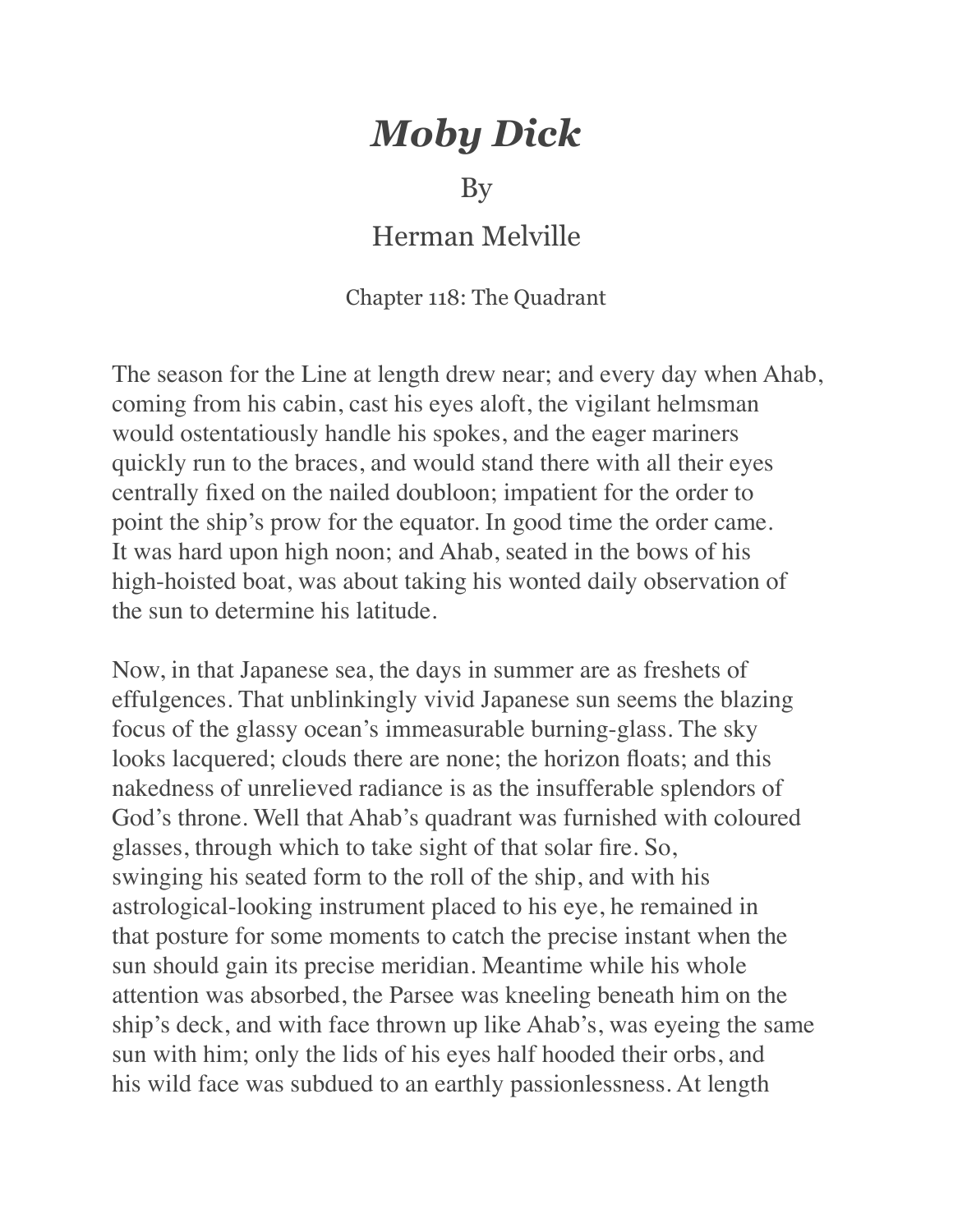the desired observation was taken; and with his pencil upon his ivory leg, Ahab soon calculated what his latitude must be at that precise instant. Then falling into a moment's revery, he again looked up towards the sun and murmured to himself: "Thou sea-mark! thou high and mighty Pilot! thou tellest me truly where I AM—but canst thou cast the least hint where I SHALL be? Or canst thou tell where some other thing besides me is this moment living? Where is Moby Dick? This instant thou must be eyeing him. These eyes of mine look into the very eye that is even now beholding him; aye, and into the eye that is even now equally beholding the objects on the unknown, thither side of thee, thou sun!"

Then gazing at his quadrant, and handling, one after the other, its numerous cabalistical contrivances, he pondered again, and muttered: "Foolish toy! babies' plaything of haughty Admirals, and Commodores, and Captains; the world brags of thee, of thy cunning and might; but what after all canst thou do, but tell the poor, pitiful point, where thou thyself happenest to be on this wide planet, and the hand that holds thee: no! not one jot more! Thou canst not tell where one drop of water or one grain of sand will be to-morrow noon; and yet with thy impotence thou insultest the sun! Science! Curse thee, thou vain toy; and cursed be all the things that cast man's eyes aloft to that heaven, whose live vividness but scorches him, as these old eyes are even now scorched with thy light, O sun! Level by nature to this earth's horizon are the glances of man's eyes; not shot from the crown of his head, as if God had meant him to gaze on his firmament. Curse thee, thou quadrant!" dashing it to the deck, "no longer will I guide my earthly way by thee; the level ship's compass, and the level deadreckoning, by log and by line; THESE shall conduct me, and show me my place on the sea. Aye," lighting from the boat to the deck, "thus I trample on thee, thou paltry thing that feebly pointest on high; thus I split and destroy thee!"

As the frantic old man thus spoke and thus trampled with his live and